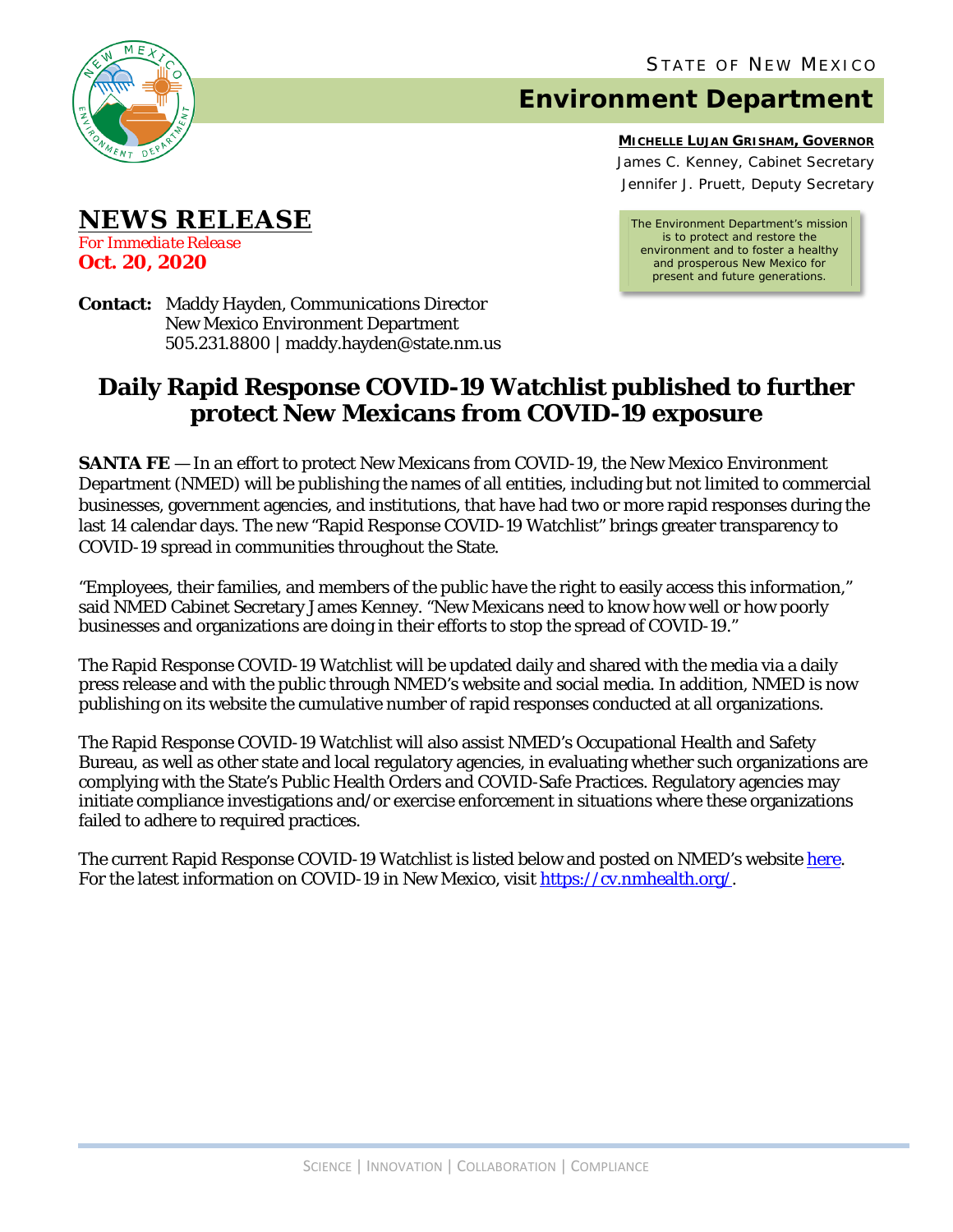

New Mexico Environment Department

## **Monday, October 19, 2020**

| <b>Organization Name</b>                               | <b>Address</b>                        | City               |
|--------------------------------------------------------|---------------------------------------|--------------------|
| ALAMOGORDO ANIMAL HOSPITAL                             | 519 CANAL ST                          | <b>ALAMOGORDO</b>  |
| <b>ADMIRAL BEVERAGE CORP</b>                           | 3980 PRINCE ST SE                     | <b>ALBUQUERQUE</b> |
| <b>ALBERTSON'S MARKET</b>                              | 7101 WYOMING BLVD NE                  | <b>ALBUQUERQUE</b> |
| ALBUQUERQUE ASPHALT INC                                | 5012 BROADWAY BLVD SE                 | <b>ALBUQUERQUE</b> |
| ALBUQUERQUE HEIGHTS HEALTHCARE                         | 103 HOSPITAL LOOP NE                  | <b>ALBUQUERQUE</b> |
| ALBUQUERQUE INDIAN CTR                                 | 105 TEXAS ST SE                       | <b>ALBUQUERQUE</b> |
| ALBUQUERQUE PLUMBING HTG-CLNG                          | 4300 2ND ST NW                        | <b>ALBUQUERQUE</b> |
| ALBUQUERQUE PUBLIC SCHOOLS                             | 6400 UPTOWN BLVD NE                   | <b>ALBUQUERQUE</b> |
| APPLIED RESEARCH ASSOC INC                             | 4300 SAN MATEO BLVD NE<br>#A220       | <b>ALBUQUERQUE</b> |
| BERNALILLO COUNTY METROPOLITAN<br><b>COURT</b>         | <b>401 LOMAS BLVD NE</b>              | <b>ALBUQUERQUE</b> |
| BERNALILLO COUNTY METROPOLITAN<br><b>DETENTION CTR</b> | <b>100 DEPUTY DEAN MIERA</b><br>DR SW | <b>ALBUQUERQUE</b> |
| <b>BEST BUY</b>                                        | 3741 ELLISON RD NW # D                | <b>ALBUQUERQUE</b> |
| <b>BEST BUY</b>                                        | 55 HOTEL CIR NE                       | <b>ALBUQUERQUE</b> |
| <b>BLUE CROSS &amp; BLUE SHIELD OF NM</b>              | 5701 BALLOON FIESTA<br><b>PKWY NE</b> | <b>ALBUQUERQUE</b> |
| <b>BOB'S BURGERS</b>                                   | 6101 SAN MATEO BLVD NE                | <b>ALBUQUERQUE</b> |
| <b>BW EARP INC</b>                                     | 1525 SAN LORENZO AVE<br><b>NW</b>     | <b>ALBUQUERQUE</b> |
| CENTRAL NM COMMUNITY COLLEGE                           | 526 BUENA VISTA DR SE                 | <b>ALBUQUERQUE</b> |
| CHICK-FIL-A                                            | 5009 MONTGOMERY BLVD<br><b>NE</b>     | <b>ALBUQUERQUE</b> |
| <b>CHURCH OF JESUS CHRIST OF LDS</b>                   | 10301 SAN FRANCISCO RD<br><b>NE</b>   | <b>ALBUQUERQUE</b> |
| <b>CITY OF ALBUQUERQUE</b>                             | 1801 4TH ST NW BLDG B                 | <b>ALBUQUERQUE</b> |
| <b>COSTCO WHOLESALE</b>                                | 1420 N RENAISSANCE BLVD<br><b>NE</b>  | <b>ALBUQUERQUE</b> |
| DESERT WOLF SECURITY                                   | 5353 WYOMING BLVD NE                  | <b>ALBUQUERQUE</b> |
| DUKE CONTRACTOR SVC                                    | 1415 BROADWAY BLVD NE #<br>A          | <b>ALBUQUERQUE</b> |
| <b>ECONO LODGE</b>                                     | 10331 HOTEL AVE NE                    | <b>ALBUQUERQUE</b> |
| EL MESQUITE MARKET                                     | 3765 ISLETA BLVD SW # H               | <b>ALBUQUERQUE</b> |
| ENCOMPASS HEALTH REHAB HOSP                            | 7000 JEFFERSON ST NE                  | <b>ALBUQUERQUE</b> |
| <b>ENGLISH COLOR &amp; SUPPLY</b>                      | 120 SIERRA DR NE                      | <b>ALBUQUERQUE</b> |
| <b>ENTERPRISE RENT-A-CAR</b>                           | 3400 UNIVERSITY BLVD SE<br># $K$      | <b>ALBUQUERQUE</b> |
| <b>FANEUIL INC</b>                                     | 4420 THE 25 WAY NE                    | <b>ALBUQUERQUE</b> |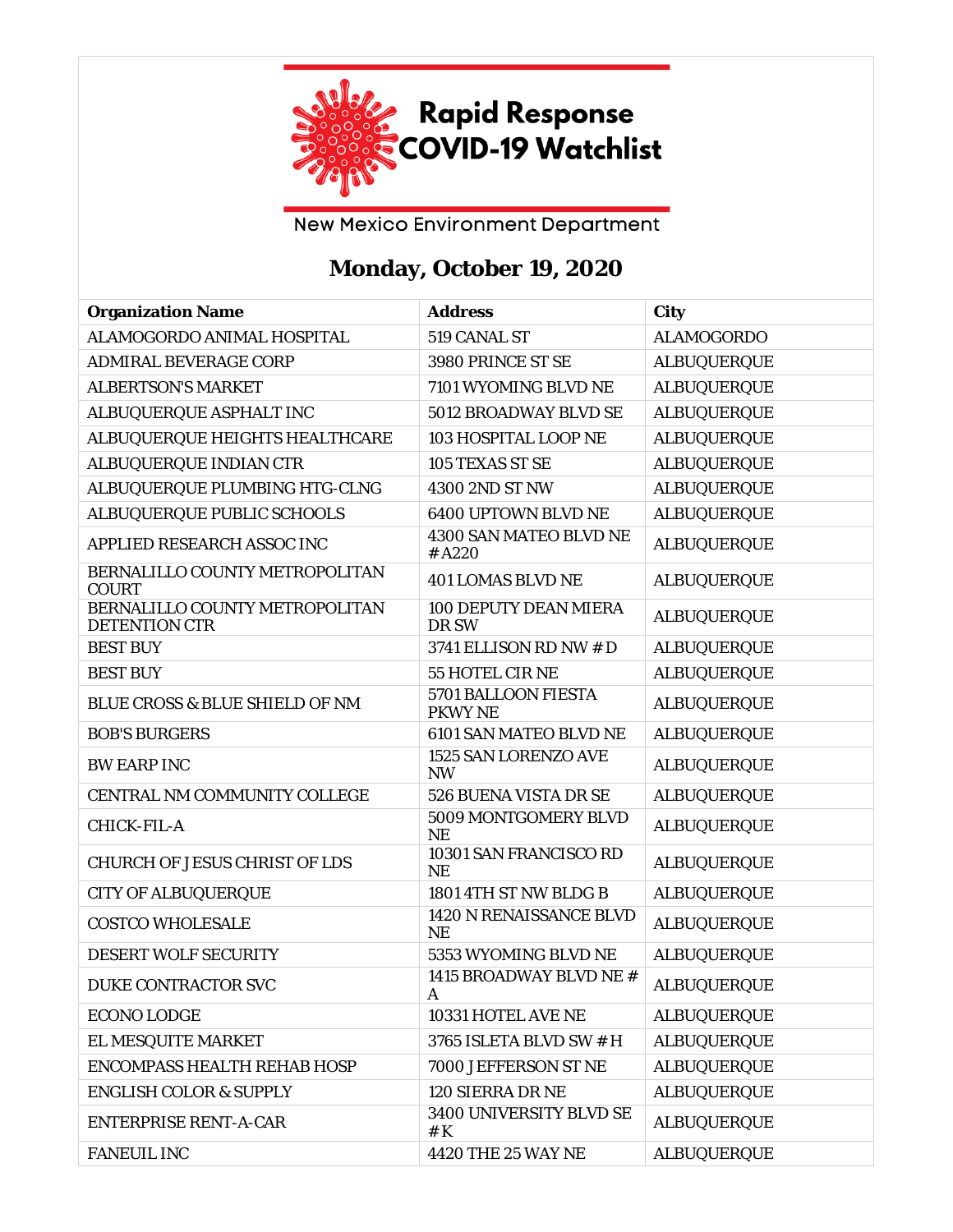| <b>FARM CREDIT OF NEW MEXICO</b>     | 5651 BALLOON FIESTA<br><b>PKWY NE</b>          | <b>ALBUQUERQUE</b> |
|--------------------------------------|------------------------------------------------|--------------------|
| FIRST CHOICE COMMUNITY HEALTH        | 2001 CENTRO FAMILIAR BL<br>SW#1                | <b>ALBUQUERQUE</b> |
| <b>GENERAL MILLS INC</b>             | 3501 PASEO DEL NORTE NE                        | <b>ALBUQUERQUE</b> |
| <b>GENESIS SANDIA RIDGE CTR</b>      | 2216 LESTER DR NE                              | <b>ALBUQUERQUE</b> |
| <b>GOLD STREET PIZZA</b>             | 3211 COORS BLVD SE                             | <b>ALBUQUERQUE</b> |
| <b>GOLDEN PRIDE BBQ CHICKEN-RIBS</b> | 1830 LOMAS BLVD NE                             | <b>ALBUQUERQUE</b> |
| <b>GRACE CHURCH</b>                  | 6901 SAN ANTONIO DR NE                         | <b>ALBUQUERQUE</b> |
| <b>HOME DEPOT</b>                    | 2820 COORS BLVD NW                             | <b>ALBUQUERQUE</b> |
| <b>JACKS MECHANICAL SOLUTIONS</b>    | 3400 VISTA ALAMEDA NE                          | <b>ALBUQUERQUE</b> |
| <b>KARSTEN HOMES</b>                 | 2700 KARSTEN CT SE                             | <b>ALBUQUERQUE</b> |
| KIRTLAND FEDERAL CREDIT UNION        | 6440 GIBSON BLVD SE                            | <b>ALBUQUERQUE</b> |
| KLINGER CONSTRUCTORS LLC             | 8701 WASHINGTON ST NE                          | <b>ALBUQUERQUE</b> |
| LANGFORD SPORTS-PHYSICAL THRPY       | 4400 LEAD AVE SE                               | <b>ALBUQUERQUE</b> |
| <b>LOVELACE MEDICAL CTR</b>          | <b>601 DR MARTIN LUTHER</b><br><b>KING JRA</b> | <b>ALBUQUERQUE</b> |
| <b>LOWE'S HOME IMPROVEMENT</b>       | 2001 12TH ST NW                                | <b>ALBUQUERQUE</b> |
| <b>MARISCO'S ALTAMAR SEAFOOD</b>     | 1517 COORS BLVD NW                             | <b>ALBUQUERQUE</b> |
| MARK KELLER LAW OFFICE               | 1111 1ST ST NW                                 | <b>ALBUQUERQUE</b> |
| <b>MEDINATURA INC</b>                | 10421 RESEARCH RD SE                           | <b>ALBUQUERQUE</b> |
| <b>MENAUL SCHOOL</b>                 | 301 MENAUL BLVD NE                             | <b>ALBUQUERQUE</b> |
| <b>MESA VERDE COMMUNITY CTR</b>      | 7900 MARQUETTE AVE NE                          | <b>ALBUQUERQUE</b> |
| MID REGION COUNCIL OF GOVERNMENTS    | <b>809 COPPER AVE NW</b>                       | <b>ALBUQUERQUE</b> |
| MIDDLE RIO GRANDE CONSERVANCY        | 1931 2ND ST SE                                 | <b>ALBUQUERQUE</b> |
| <b>MOBILE SCREEN &amp; GLASS INC</b> | 8650 INDIAN SCHOOL RD<br><b>NE</b>             | <b>ALBUQUERQUE</b> |
| <b>MONNICA'S DAYCARE</b>             | 2417 TEODORO RD NW                             | <b>ALBUQUERQUE</b> |
| <b>MUDD BROTHERS INC</b>             | 3005 2ND ST NW                                 | <b>ALBUQUERQUE</b> |
| <b>NETFLIX STUDIOS</b>               | 5650 UNIVERSITY BLVD                           | <b>ALBUQUERQUE</b> |
| NEW MEXICO GAS CO                    | 7120 WYOMING BLVD NE #<br>20                   | <b>ALBUQUERQUE</b> |
| NEW MEXICO SCHOOL FOR THE BLIND      | 801 STEPHEN MOODY ST<br><b>SE</b>              | <b>ALBUQUERQUE</b> |
| NORC AT THE UNIV OF CHICAGO          | 10500 COPPER AVE NE # A1                       | <b>ALBUQUERQUE</b> |
| <b>OPTUM</b>                         | 303 ROMA AVE NW                                | <b>ALBUQUERQUE</b> |
| PAINTED SKY ELEMENTARY SCHOOL        | 8101 GAVIN DR NW                               | <b>ALBUQUERQUE</b> |
| PEOPLES FLOWER SHOPS                 | 3520 CANDELARIA RD NE                          | <b>ALBUQUERQUE</b> |
| <b>PLANET FITNESS</b>                | 3725 LAS ESTANCIAS CT SW                       | <b>ALBUQUERQUE</b> |
| PLAZA FELIZ EARLY HEAD START         | 517 SAN PABLO ST SE                            | <b>ALBUQUERQUE</b> |
| <b>PNM RESOURCES</b>                 | 4201 EDITH BLVD NE                             | <b>ALBUQUERQUE</b> |
| <b>POWER FORD</b>                    | 1101 MONTANO RD NE                             | <b>ALBUQUERQUE</b> |
| PRESBYTERIAN KASEMAN HOSPITAL        | 8300 CONSTITUTION AVE<br><b>NE</b>             | <b>ALBUQUERQUE</b> |
| PRINCETON PLACE                      | 500 LOUISIANA BLVD NE                          | <b>ALBUQUERQUE</b> |
| R GREENLEAF ORGANICS CO              | 5201 OURAY RD NW # E                           | <b>ALBUQUERQUE</b> |
| <b>RAYS FLOORING</b>                 | 7401 LOS VOLCANES RD<br><b>NW</b>              | <b>ALBUQUERQUE</b> |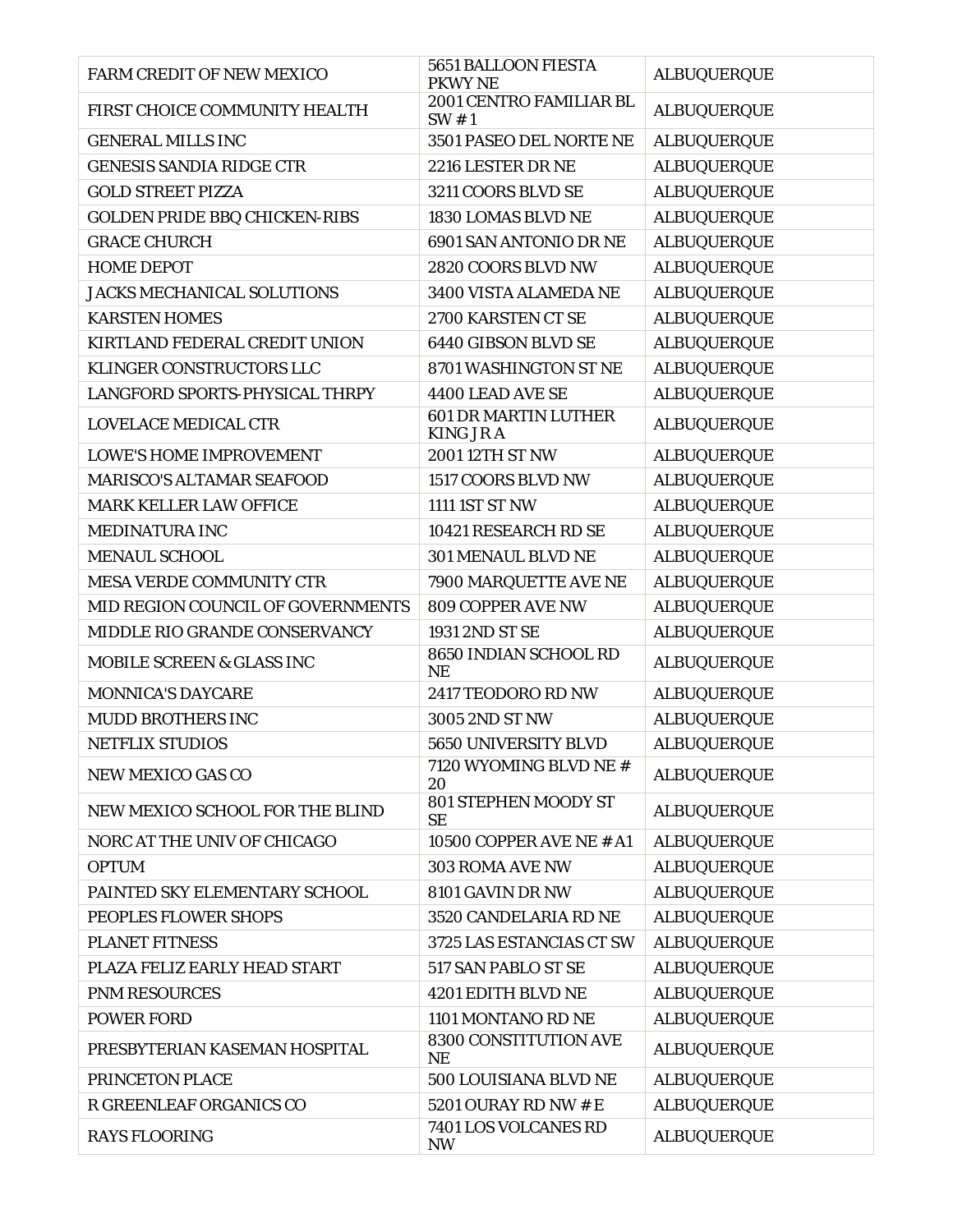| <b>RAYSTEEL INC</b>                                       | 8815 2ND ST NW # A                            | <b>ALBUQUERQUE</b> |
|-----------------------------------------------------------|-----------------------------------------------|--------------------|
| RUGBY ARCHITECTURAL BLDG PROD                             | 1050 18TH ST NW                               | <b>ALBUQUERQUE</b> |
| <b>SAN BAR CONSTRUCTION CORP</b>                          | 9101 BROADWAY BLVD SE                         | <b>ALBUQUERQUE</b> |
| SANDIA NATIONAL LABORATORIES                              | <b>1611 INNOVATION PKWY SE</b>                | <b>ALBUQUERQUE</b> |
| SECURITAS CRITICAL INFRASTRUCTURE<br>SERVICES, INC (SCIS) | 2200 SUNPORT BLVD SE                          | <b>ALBUQUERQUE</b> |
| <b>SELECT STAFFING</b>                                    | 6000 UPTOWN BLVD NE #<br>110                  | <b>ALBUQUERQUE</b> |
| <b>SKIES HEALTHCARE &amp; REHAB CTR</b>                   | 9150 MCMAHON BLVD NW                          | <b>ALBUQUERQUE</b> |
| <b>SMITH'S FOOD &amp; DRUG CTR</b>                        | 1601 ARENAL RD SW                             | <b>ALBUQUERQUE</b> |
| <b>SOL AERO TECHNOLOGIES CORP</b>                         | 10420 RESEARCH RD SE #1                       | <b>ALBUQUERQUE</b> |
| <b>SOUTH VALLEY CARE CTR</b>                              | 1629 BOWE LN SW                               | <b>ALBUQUERQUE</b> |
| <b>SPEEDWAY</b>                                           | 8401 MONTGOMERY BLVD<br><b>NE</b>             | <b>ALBUQUERQUE</b> |
| <b>STATE OF THE HEART RECOVERY</b>                        | <b>203 CALIFORNIA ST NE</b>                   | <b>ALBUQUERQUE</b> |
| <b>SWIRE COCA-COLA USA</b>                                | 7901 LOS VOLCANES RD<br><b>NW</b>             | <b>ALBUQUERQUE</b> |
| <b>SYSCO NEW MEXICO LLC</b>                               | <b>601 COMANCHE RD NE</b>                     | <b>ALBUQUERQUE</b> |
| <b>TANOAN COUNTRY CLUB</b>                                | 10801 ACADEMY RD NE                           | <b>ALBUQUERQUE</b> |
| TERRACON CONSULTANTS INC                                  | <b>6805 ACADEMY PARKWAY</b><br><b>WEST NE</b> | <b>ALBUQUERQUE</b> |
| THE UNIVERSITY OF NEW MEXICO                              | 1 UNIV OF NEW MEXICO #<br>5-3020              | <b>ALBUQUERQUE</b> |
| <b>TILLY'S</b>                                            | <b>6600 MENAUL BLVD NE</b>                    | <b>ALBUQUERQUE</b> |
| <b>T-MOBILE CALL CTR</b>                                  | 1201 MENAUL BLVD NE                           | <b>ALBUQUERQUE</b> |
| <b>TRADER JOE'S</b>                                       | 2200 UPTOWN LOOP NE                           | <b>ALBUQUERQUE</b> |
| <b>TSA</b>                                                | ALBUQUERQUE SUNPORT<br><b>AIRPORT</b>         | <b>ALBUQUERQUE</b> |
| <b>TUSONIX INC</b>                                        | <b>4800 ALAMEDA BLVD NE</b>                   | <b>ALBUQUERQUE</b> |
| <b>UNIRAC INC</b>                                         | <b>1411 BROADWAY BLVD NE</b>                  | <b>ALBUQUERQUE</b> |
| UNIVERSITY-NM-SCH-MEDICINE                                | <b>1 UNIVERSITY OF NEW</b><br><b>MEXICO</b>   | <b>ALBUQUERQUE</b> |
| <b>UNMH</b>                                               | 2211 LOMAS BLVD NE                            | <b>ALBUQUERQUE</b> |
| <b>URBAN WELLNESS</b>                                     | 7610 CARMEL AVE NE UNIT<br>B                  | <b>ALBUQUERQUE</b> |
| <b>WALMART SUPERCENTER</b>                                | 2550 COORS BLVD NW                            | <b>ALBUQUERQUE</b> |
| <b>WALMART SUPERCENTER</b>                                | 10224 COORS BYPASS NW                         | <b>ALBUQUERQUE</b> |
| <b>WALMART SUPERCENTER</b>                                | 301 SAN MATEO BLVD SE                         | <b>ALBUQUERQUE</b> |
| <b>WALMART SUPERCENTER</b>                                | 3500 COORS BLVD SW                            | <b>ALBUQUERQUE</b> |
| <b>WALMART SUPERCENTER</b>                                | 8000 ACADEMY RD NE                            | <b>ALBUQUERQUE</b> |
| <b>WELLS FARGO BANK</b>                                   | 550 SAN MATEO BLVD SE                         | <b>ALBUQUERQUE</b> |
| YEAROUT MECHANICAL INC                                    | 8501 WASHINGTON ST NE                         | <b>ALBUQUERQUE</b> |
| <b>BOONE TRANSPORTATION</b>                               | 2102 WASHINGTON ST                            | <b>ANTHONY</b>     |
| ARTESIA GENERAL HOSPITAL                                  | 702 N 13TH ST                                 | <b>ARTESIA</b>     |
| <b>DEAN'S INC</b>                                         | <b>409 COMMERCE RD</b>                        | <b>ARTESIA</b>     |
| KC LIGHT TOWERS LLC                                       | 709 W FAIRGROUND RD                           | <b>ARTESIA</b>     |
| MICHAEL J GRAFE DO                                        | 301 S ROSELAWN AVE                            | <b>ARTESIA</b>     |
| SAN JUAN COUNTY LEGAL DEPT                                | 100 S OLIVER DR #100                          | <b>AZTEC</b>       |
| <b>CLARIANT CORP</b>                                      | 101 CHRISTINE DR                              | <b>BELEN</b>       |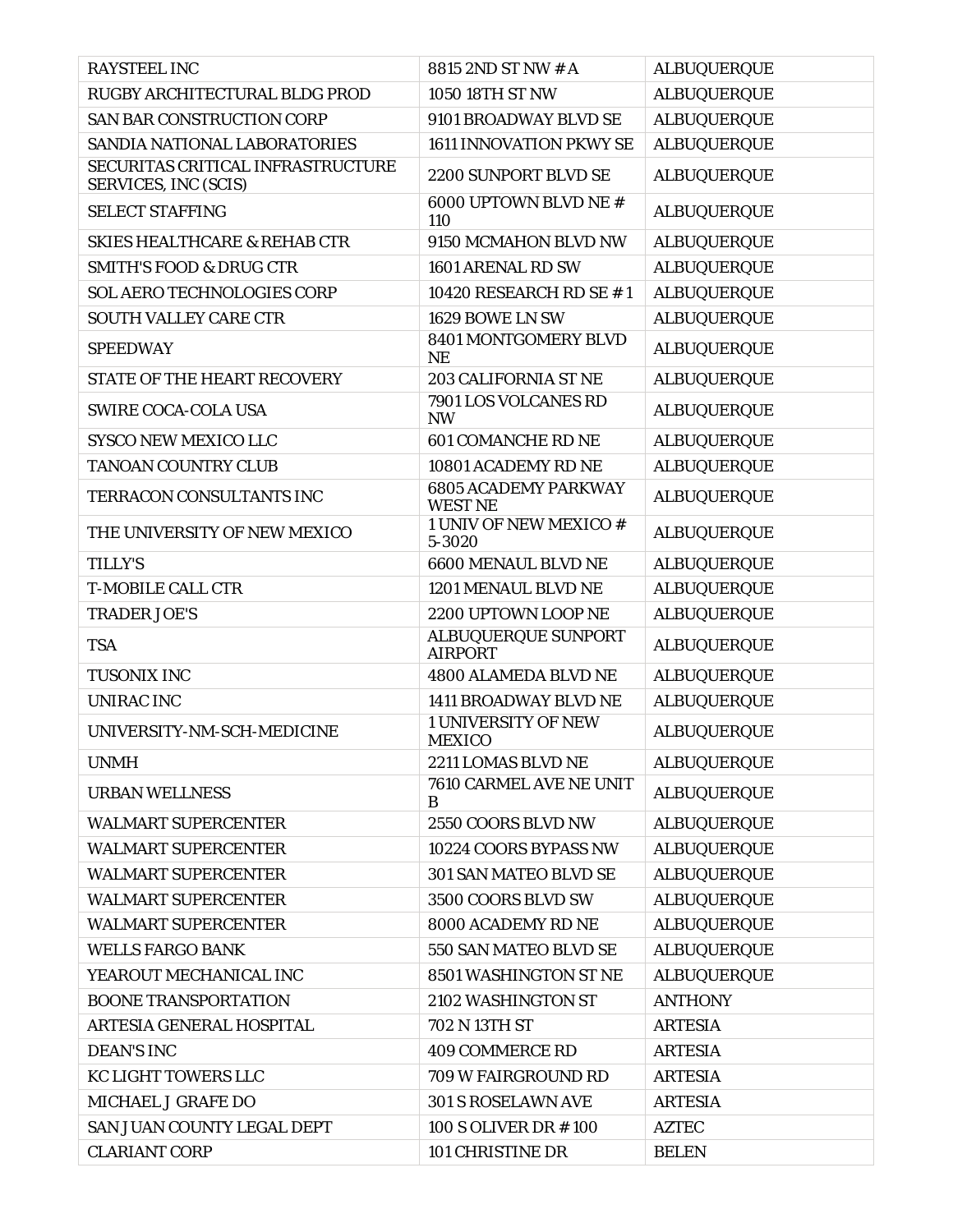| <b>ALOHA RV NORTH</b>                | 350 E FRONTAGE RD                        | <b>BERNALILLO</b> |
|--------------------------------------|------------------------------------------|-------------------|
| PLACITAS ELEMENTARY SCHOOL           | 560 S CAMINO DEL PUEBLO                  | <b>BERNALILLO</b> |
| SANDOVAL COUNTY SHERIFF'S DEPT       | 1500 IDALIA                              | <b>BERNALILLO</b> |
| <b>BLOOMFIELD HIGH SCHOOL</b>        | 325 N BERGIN LN                          | <b>BLOOMFIELD</b> |
| LINCOLN COUNTY MERCANTILE            | 109 BONITO AVE                           | <b>CAPITAN</b>    |
| <b>AIR METHODS</b>                   | <b>1501 TERMINAL DR</b>                  | <b>CARLSBAD</b>   |
| AR FOREMAN CONSTRUCTION LLC          | 1503 COMMERCE DR                         | <b>CARLSBAD</b>   |
| <b>CITY OF CARLSBAD</b>              | 101 N HALAGUENO ST                       | <b>CARLSBAD</b>   |
| <b>CONSTRUCTORS INC</b>              | 3003 BOYD DR                             | <b>CARLSBAD</b>   |
| EDDY COUNTY DETENTION OFFICE         | 201 N MAIN ST                            | <b>CARLSBAD</b>   |
| EDDY COUNTY SHERIFF'S DEPARTMENT     | <b>1502 CORRALES DR</b>                  | <b>CARLSBAD</b>   |
| <b>EQUIPMENT SHARE</b>               | <b>2580 S. CANAL ST</b>                  | <b>CARLSBAD</b>   |
| <b>JB ELECTRIC LLC</b>               | 3112 S GRANDI RD                         | <b>CARLSBAD</b>   |
| <b>JBE SERVICES</b>                  | 3112 GRANDI RD                           | <b>CARLSBAD</b>   |
| <b>KAT ENERGY SERVICES</b>           | <b>502 S. MAIN</b>                       | <b>CARLSBAD</b>   |
| KO CONSTRUCTION LLC                  | 5319 LOMAS DR                            | <b>CARLSBAD</b>   |
| <b>LAKEVIEW CHRISTIAN HOME</b>       | 1905 W PIERCE ST                         | <b>CARLSBAD</b>   |
| NEW MEXICO STATE UNIV-CARLSBAD       | <b>1500 UNIVERSITY DR</b>                | <b>CARLSBAD</b>   |
| NUCLEAR WASTE PARTNERSHIP LLC        | PO BOX 2078                              | <b>CARLSBAD</b>   |
| PECOS VALLEY OF NM WHS               | 2430 W PIERCE ST                         | <b>CARLSBAD</b>   |
| PERY OILFIELD SVC                    | 5314 ROTARY DR                           | <b>CARLSBAD</b>   |
| <b>SAULSBURY</b>                     | 903 AIRPORT AVE                          | <b>CARLSBAD</b>   |
| <b>WALMART SUPERCENTER</b>           | 2401 S CANAL ST                          | <b>CARLSBAD</b>   |
| <b>WESTERN REFINERY</b>              | 1703 COMMERCE DR                         | <b>CARLSBAD</b>   |
| <b>XTO ENERGY INC</b>                | 3104 E GREENE ST                         | <b>CARLSBAD</b>   |
| <b>CHAPARRAL ELEMENTARY SCHOOL</b>   | 300 E LISA DR                            | <b>CHAPARRAL</b>  |
| CHAPARRAL FAMILY HEALTH CTR          | 204 ANGELINA BLVD                        | <b>CHAPARRAL</b>  |
| DESERT TRAIL ELEMENTARY SCHOOL       | 310 E LISA DR                            | <b>CHAPARRAL</b>  |
| GADSDEN INDEPENDENT SCHOOL DIST      | 580 ANGELINA BLVD                        | <b>CHAPARRAL</b>  |
| OTERO COUNTY PROCESSING CTR          | <b>26 MCGREGOR RANGE RD</b>              | <b>CHAPARRAL</b>  |
| AMERICAN NATIONAL INSURANCE CO       | 1021 MITCHELL ST                         | <b>CLOVIS</b>     |
| <b>BNSF RAILWAY CO</b>               | <b>121 SOUTH MAIN</b>                    | <b>CLOVIS</b>     |
| <b>CLOVIS HIGH SCHOOL</b>            | 1900 N THORNTON ST                       | <b>CLOVIS</b>     |
| <b>CLOVIS MUNICIPAL SCHOOLS DIST</b> | 1009 N MAIN ST                           | <b>CLOVIS</b>     |
| <b>CURRY COUNTY ADULT DETENTION</b>  | 801 MITCHELL ST                          | <b>CLOVIS</b>     |
| <b>CURRY COUNTY ASSESSOR</b>         | 417 GIDDING ST #160                      | <b>CLOVIS</b>     |
| ENMR PLATEAU TELECOMMUNICATION       | 7111 N PRINCE ST                         | <b>CLOVIS</b>     |
| <b>ENMRSH INC</b>                    | 2700 E 7TH ST                            | <b>CLOVIS</b>     |
| HIGHLAND ELEMENTARY SCHOOL           | <b>100 E PLAINS AVE</b>                  | <b>CLOVIS</b>     |
| MESA ELEMENTARY SCHOOL               | 4801 N NORRIS ST                         | <b>CLOVIS</b>     |
| PLAINS REGIONAL MED CTR              | 2100 N DR MARTIN<br><b>LUTHER KING J</b> | <b>CLOVIS</b>     |
| <b>RETIREMENT RANCH</b>              | 2221 DILLON RD                           | <b>CLOVIS</b>     |
| TETRA PAK PROCESSING SYSTEMS         | 1141 CR 4                                | <b>CLOVIS</b>     |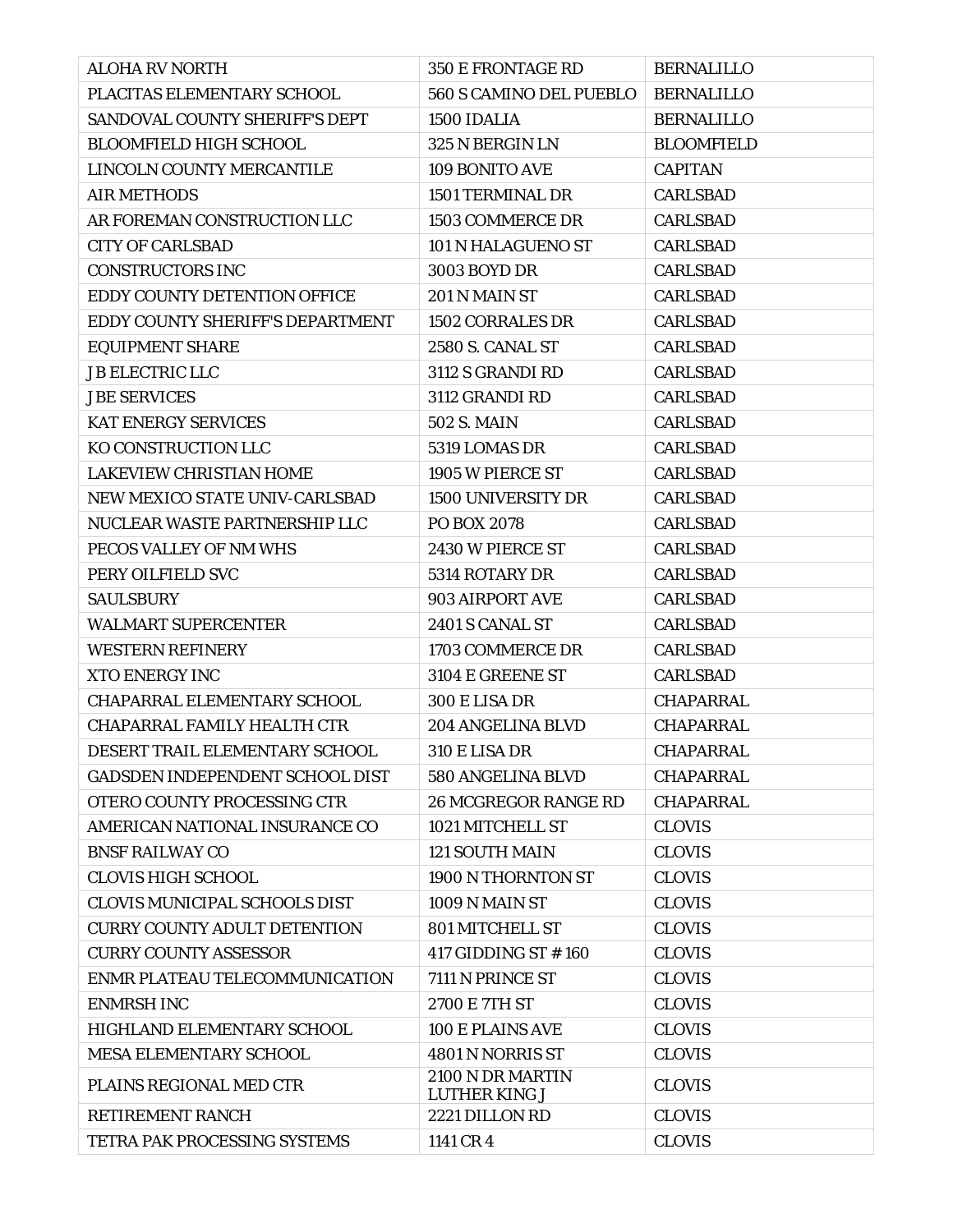| <b>WALMART SUPERCENTER</b>                               | 3728 N PRINCE ST              | <b>CLOVIS</b>     |
|----------------------------------------------------------|-------------------------------|-------------------|
| <b>CIRCLE K</b>                                          | 6372 US HIGHWAY 550           | <b>CUBA</b>       |
| BEN ARCHER HEALTH CTR                                    | 125 CHAPARREL BLVD NW         | <b>DEMING</b>     |
| DEMING SCHOOL DISTRICT                                   | 1001 S DIAMOND AVE            | <b>DEMING</b>     |
| MOHAMED B. ASWAD, MD PC                                  | 1000 S 8TH STREET             | <b>DEMING</b>     |
| <b>NEW MEXICO WINERIES INC</b>                           | 1325 DE BACA RD SE            | <b>DEMING</b>     |
| DEXTER ELEMENTARY SCHOOL                                 | 401 W 1ST ST                  | <b>DEXTER</b>     |
| <b>PMS-VALLEY COMMUNITY</b>                              | 835 SPRUCE ST                 | <b>ESPANOLA</b>   |
| <b>FARMINGTON VEHICLE MAINTENANCE</b>                    | 101 BROWNING PKWY             | <b>FARMINGTON</b> |
| FOUR CORNERS HARLEY-DAVIDSON                             | 6520 E MAIN ST                | <b>FARMINGTON</b> |
| PROCESS EQUIPMENT & SVC CO                               | 5680 US 64                    | <b>FARMINGTON</b> |
| <b>QUEST PLUS INC</b>                                    | <b>111 N BEHREND AVE</b>      | <b>FARMINGTON</b> |
| SAN JUAN REGIONAL MEDICAL CTR                            | 801 W MAPLE ST                | <b>FARMINGTON</b> |
| THREE RIVERS EDU FOUNDATION                              | 2200 BLOOMFIELD HWY           | <b>FARMINGTON</b> |
| <b>GALLUP-MCKINLEY COUNTY SCHOOLS</b>                    | <b>640 BOARDMAN DR</b>        | <b>GALLUP</b>     |
| <b>SAFEWAY PHARMACY</b>                                  | <b>980 US HIGHWAY 491</b>     | <b>GALLUP</b>     |
| TOBE TURPEN ELEMENTARY                                   | 3301 MANUELITO                | <b>GALLUP</b>     |
| <b>WALMART SUPERCENTER</b>                               | 1650 W MALONEY AVE            | <b>GALLUP</b>     |
| HATCH VALLEY SCHOOL DISTRICT                             | 407 N MAIN ST                 | <b>HATCH</b>      |
| DESERT SPRINGS NURSING & REHAB                           | 1701 N TURNER ST              | <b>HOBBS</b>      |
| <b>GUIDANCE CENTER OF LEA COUNTY</b>                     | 920 W BROADWAY ST             | <b>HOBBS</b>      |
| <b>HOBBS HIGH SCHOOL</b>                                 | 800 N JEFFERSON ST            | <b>HOBBS</b>      |
| <b>HOBBS MUNICIPAL SCHOOLS</b>                           | 2500 N JEFFERSON ST           | <b>HOBBS</b>      |
| <b>KIDSKARE</b>                                          | 3920 N LOVINGTON HWY #<br>400 | <b>HOBBS</b>      |
| <b>LOWE'S HOME IMPROVEMENT</b>                           | 1510 W JOE HARVEY BLVD        | <b>HOBBS</b>      |
| <b>MASTER PLUMBERS</b>                                   | 3114 N LOVINGTON HWY          | <b>HOBBS</b>      |
| <b>TIA JUANA'S</b>                                       | 3510 N LOVINGTON HWY          | <b>HOBBS</b>      |
| <b>WESTERN COMMERCE BANK</b>                             | 2224 N TURNER ST              | <b>HOBBS</b>      |
| WILL ROGERS ELEMENTARY SCHOOL                            | <b>300 E CLINTON ST</b>       | <b>HOBBS</b>      |
| <b>STRIPES</b>                                           | 3357 NM HWY 18                | <b>JAL</b>        |
| FNF CONSTRUCTION INC                                     | $I-40$                        | <b>JAMESTOWN</b>  |
| <b>ADDUS HOME CARE</b>                                   | <b>3870 FOOTHILLS RD</b>      | <b>LAS CRUCES</b> |
| <b>ALBERTSON'S MARKET</b>                                | <b>2501 N MAIN ST</b>         | <b>LAS CRUCES</b> |
| <b>BIG 5 SPORTING GOODS</b>                              | 3060 E LOHMAN AVE             | <b>LAS CRUCES</b> |
| <b>CESAR CHAVEZ ELEMENTARY SCHOOL</b>                    | 5250 HOLMAN RD                | <b>LAS CRUCES</b> |
| <b>CITY OF LAS CRUCES</b>                                | 700 N MAIN ST                 | <b>LAS CRUCES</b> |
| <b>CITY OF LAS CRUCES UTILITIES</b><br><b>DEPARTMENT</b> | 700 N MAIN ST                 | <b>LAS CRUCES</b> |
| <b>CYRACOM INTERNATIONAL</b>                             | 2303 DIVOT AVE #1             | <b>LAS CRUCES</b> |
| DESERT PEAKS ASSISTED LIVING                             | 5525 COTTON BLOOM CT          | <b>LAS CRUCES</b> |
| <b>DONA ANA COUNTY DETENTION CTR</b>                     | 1850 COPPER LOOP              | <b>LAS CRUCES</b> |
| DONA ANA COUNTY SHERIFF-CHPRRL                           | 845 N MOTEL BLVD              | <b>LAS CRUCES</b> |
| FIRST LIGHT FEDERAL CU                                   | 3791 E LOHMAN AVE             | <b>LAS CRUCES</b> |
| <b>GENERAL DYNAMICS CORP</b>                             | <b>4600 RESEARCH PARK CIR</b> | <b>LAS CRUCES</b> |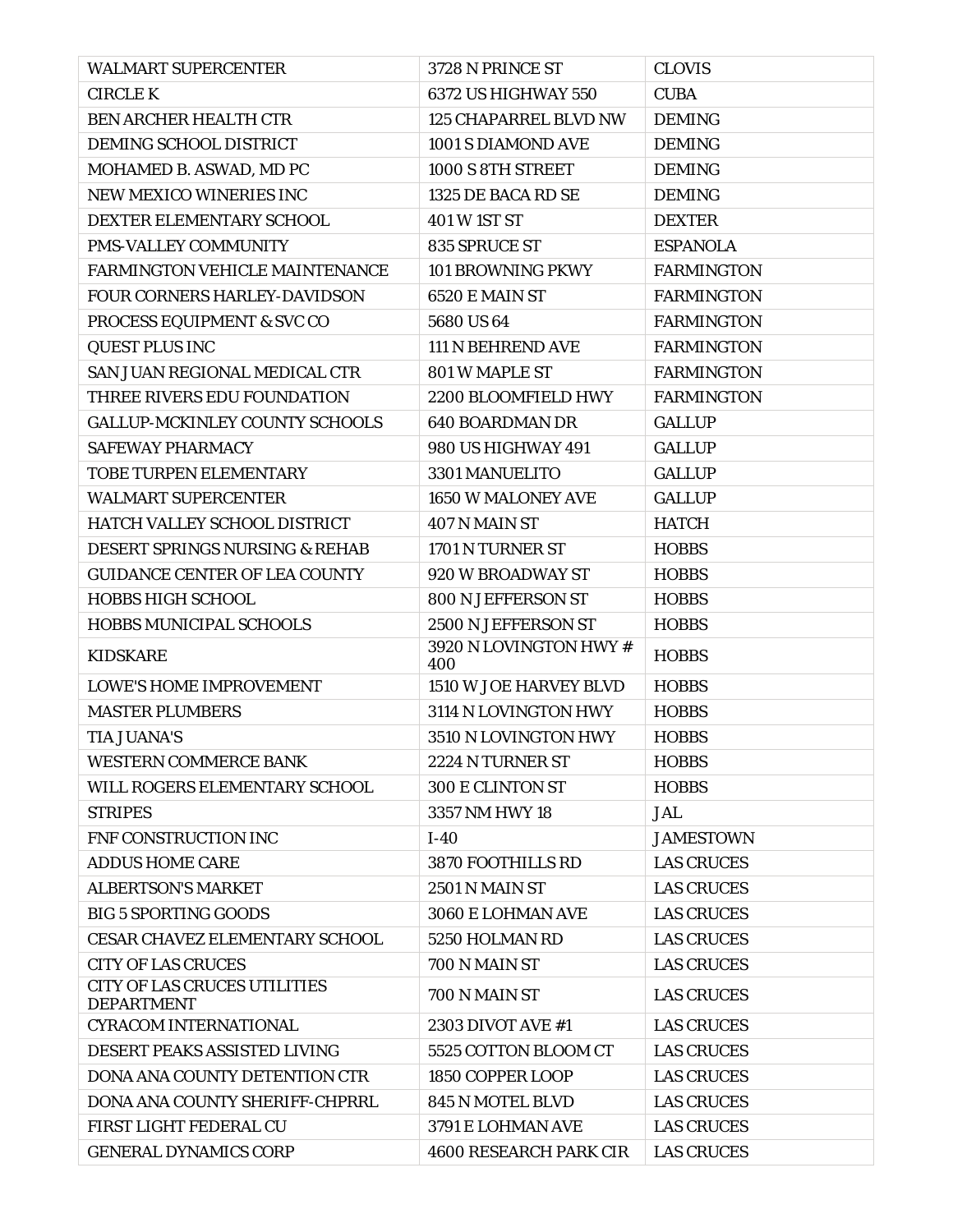| HOME KARE INC OF DONA ANA        | 2303 DIVOT AVE # 5                       | <b>LAS CRUCES</b>  |
|----------------------------------|------------------------------------------|--------------------|
| <b>HUMAN SERVICES DEPT</b>       | <b>655 UTAH AVE</b>                      | <b>LAS CRUCES</b>  |
| LE ELECTRIC INC                  | 4558 GERALD DR                           | <b>LAS CRUCES</b>  |
| MEMORIAL MEDICAL CTR             | 2450 S TELSHOR BLVD                      | <b>LAS CRUCES</b>  |
| <b>MESILLA VALLEY HOSPITAL</b>   | 3751 DEL REY BLVD                        | <b>LAS CRUCES</b>  |
| MOUNTAINVIEW REGIONAL MED CTR    | <b>4311 E LOHMAN AVE</b>                 | <b>LAS CRUCES</b>  |
| NEW MEXICO STATE UNIVERSITY      | 1708 E. UNIVERSITY AVE                   | <b>LAS CRUCES</b>  |
| PROGRESSIVE RESIDENTIAL SVC      | 1100 S MAIN ST $# A$                     | <b>LAS CRUCES</b>  |
| REHABILITATION HOSPITAL          | 4441 E LOHMAN AVE                        | <b>LAS CRUCES</b>  |
| <b>REZOLEX LLC</b>               | 2240 PEPPER RD # A                       | <b>LAS CRUCES</b>  |
| <b>SAM'S CLUB</b>                | 2711 N TELSHOR BLVD                      | <b>LAS CRUCES</b>  |
| <b>SOLAR ELECTRIC CO</b>         | <b>806 W HADLEY AVE</b>                  | <b>LAS CRUCES</b>  |
| SOUTHWEST RANGE SVC LLC          | 5825 N JORNADA RD                        | <b>LAS CRUCES</b>  |
| TOMBAUGH ELEMENTARY SCHOOL       | 505 S MAIN ST # 249                      | <b>LAS CRUCES</b>  |
| <b>WALMART SUPERCENTER</b>       | 1550 S VALLEY DR                         | <b>LAS CRUCES</b>  |
| <b>WALMART SUPERCENTER</b>       | 571 WALTON BLVD # C                      | <b>LAS CRUCES</b>  |
| LORDSBURG MUNICIPAL SCHOOLS      | <b>401 W 4TH ST</b>                      | <b>LORDSBURG</b>   |
| LOS ALAMOS NATIONAL LABORATORY   | PO BOX 1663                              | <b>LOS ALAMOS</b>  |
| <b>BRAD FRANCIS FORD</b>         | 499 EMILIO LOPEZ RD NW                   | <b>LOS LUNAS</b>   |
| <b>FACEBOOK DATA CTR</b>         | 4250 MESSENGER LOOP<br><b>NW</b>         | <b>LOS LUNAS</b>   |
| <b>INSURANCE SPECIALTIES INC</b> | 1850 MAIN ST NE # 2                      | <b>LOS LUNAS</b>   |
| <b>LOS LUNAS FIRE DEPT</b>       | 465 MAIN ST NW                           | <b>LOS LUNAS</b>   |
| <b>WALL COLMONOY CORP</b>        | 550 SAND SAGE RD NW                      | <b>LOS LUNAS</b>   |
| <b>WALMART DISTRIBUTION CTR</b>  | 670 LOS MORROS RD NW                     | <b>LOS LUNAS</b>   |
| <b>WALMART SUPERCENTER</b>       | 2250 MAIN ST NW                          | <b>LOS LUNAS</b>   |
| <b>SADIE'S OF NEW MEXICO</b>     | 6230 4TH ST NW                           | <b>LOS RANCHOS</b> |
| <b>VILLAGE OF LOVING</b>         | <b>415 W. CEDAR</b>                      | <b>LOVING</b>      |
| FERGUSON CONSTRUCTION CO         | 2200 S COMMERCIAL ST                     | <b>LOVINGTON</b>   |
| <b>SAULSBURY</b>                 | <b>WHITEHORN RD</b>                      | <b>MALAGA</b>      |
| <b>MAYHILL CAFE &amp; HOTEL</b>  | <b>3491 US HIGHWAY 82</b>                | <b>MAYHILL</b>     |
| MESQUITE ELEMENTARY SCHOOL       | <b>205 HIGHWAY 228</b>                   | <b>MESQUITE</b>    |
| <b>POSITIVE OUTCOMES</b>         | 501 FOREST AVE N                         | <b>MOUNTAINAIR</b> |
| <b>ENMU CHRISTIAN CHALLENGE</b>  | 1500 S AVENUE K                          | <b>PORTALES</b>    |
| PRIVETT HATCHERY                 | 2301 W 18TH ST                           | <b>PORTALES</b>    |
| ROOSEVELT GENERAL HOSPITAL       | 42121 US HIGHWAY 70                      | <b>PORTALES</b>    |
| <b>WALMART SUPERCENTER</b>       | 1604 E SPRUCE ST                         | <b>PORTALES</b>    |
| <b>MCDONALD'S</b>                | 3626 NEW MEXICO<br><b>HIGHWAY 528 NE</b> | <b>RIO RANCHO</b>  |
| <b>O'HARE'S GRILLE &amp; PUB</b> | 4100 SOUTHERN BLVD SE #<br>9             | <b>RIO RANCHO</b>  |
| <b>SAFELITE SOLUTIONS</b>        | <b>4300 SAFELITE BLVD NE</b>             | <b>RIO RANCHO</b>  |
| UNM SANDOVAL REGL MED CTR        | 3001 BROADMOOR BLVD<br><b>NE</b>         | <b>RIO RANCHO</b>  |
| <b>USC SWABS</b>                 | 510 LASER RD NE                          | <b>RIO RANCHO</b>  |
| <b>WANZEK CONSTRUCTION</b>       | 2744 NM 114                              | <b>ROGERS</b>      |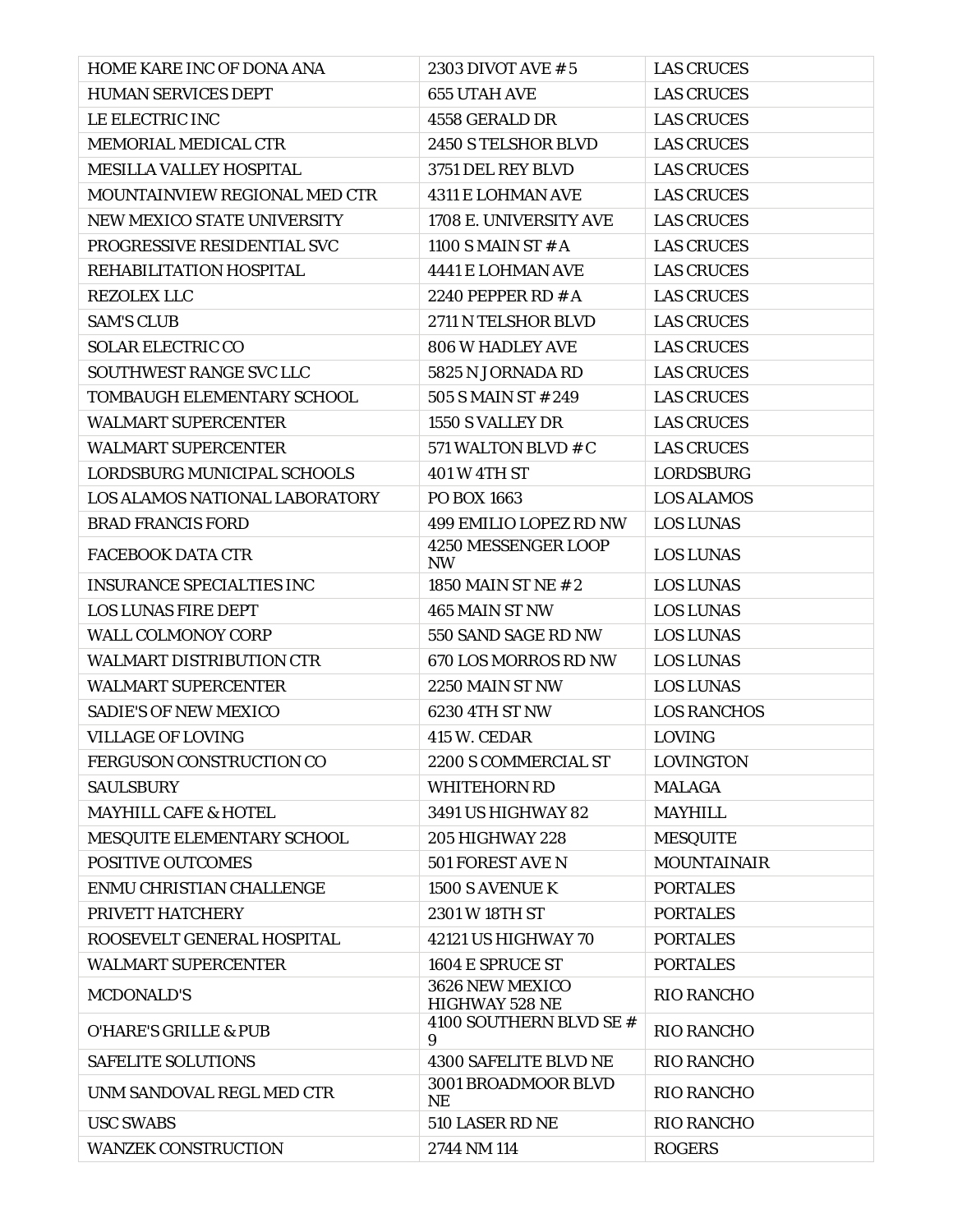| <b>ADDUS HOME CARE</b>                         | 1005 W MCGAFFEY ST                       | <b>ROSWELL</b>      |
|------------------------------------------------|------------------------------------------|---------------------|
| ANTIGUA COCINA MEXICANA                        | 3601 N. MAIN ST                          | <b>ROSWELL</b>      |
| <b>CHAVES COUNTY JOY CTR INC</b>               | 1822 N MONTANA AVE                       | <b>ROSWELL</b>      |
| <b>DEAN BALDWIN PAINTING LP</b>                | <b>82 W EARL CUMMINGS</b><br><b>LOOP</b> | <b>ROSWELL</b>      |
| EASTERN NEW MEXICO MEDICAL CTR                 | <b>405 W COUNTRY CLUB RD</b>             | <b>ROSWELL</b>      |
| EASTERN NM UNIVERSITY-ROSWELL                  | <b>52 UNIVERSITY BLVD</b>                | <b>ROSWELL</b>      |
| <b>FEDEX GROUND</b>                            | <b>419 E BRASHER RD</b>                  | <b>ROSWELL</b>      |
| <b>FULKERSON PLUMBING INC</b>                  | 1600 W 2ND ST                            | <b>ROSWELL</b>      |
| <b>HOME DEPOT</b>                              | <b>2350 N MAIN ST</b>                    | <b>ROSWELL</b>      |
| <b>INTERIM HEALTH CARE</b>                     | 201 E 2ND ST                             | <b>ROSWELL</b>      |
| <b>JIFFY LUBE</b>                              | <b>2613 N MAIN ST</b>                    | <b>ROSWELL</b>      |
| KYMERA INDEPENDENT PHYSICIANS                  | <b>400 MILITARY HEIGHTS PL</b>           | <b>ROSWELL</b>      |
| <b>LEPRINO FOODS CO</b>                        | 5600 OMAHA RD                            | <b>ROSWELL</b>      |
| NEW MEXICO MILITARY INSTITUTE                  | 101 W COLLEGE BLVD                       | <b>ROSWELL</b>      |
| RICHLAND CADILLAC                              | 2601 W 2ND ST                            | <b>ROSWELL</b>      |
| ROSWELL INDEPENDENT SCH DIST                   | <b>300 N KENTUCKY AVE</b>                | <b>ROSWELL</b>      |
| <b>ROSWELL POLICE DEPT</b>                     | 128 W 2ND ST                             | <b>ROSWELL</b>      |
| SUNWEST CENTRE OFFICE COMPLEX                  | 500 N MAIN ST                            | <b>ROSWELL</b>      |
| <b>WALMART SUPERCENTER</b>                     | 4500 N MAIN ST $#A$                      | <b>ROSWELL</b>      |
| <b>WHATABURGER</b>                             | <b>2110 N MAIN ST</b>                    | <b>ROSWELL</b>      |
| <b>WHEELCHAIR &amp; WALKER RENTALS</b>         | 305 W MCGAFFEY ST                        | <b>ROSWELL</b>      |
| <b>FARLEY'S FOOD FUN &amp; PUB</b>             | 1200 MECHEM DR                           | <b>RUIDOSO</b>      |
| LINCOLN COUNTY MEDICAL CTR                     | 211 SUDDERTH DR                          | <b>RUIDOSO</b>      |
| <b>REGION IX EDUCATION</b>                     | 143 EL PASO RD                           | <b>RUIDOSO</b>      |
| <b>GUY'S PAINTING CO INC</b>                   | 33 BISBEE CT                             | <b>SANTA FE</b>     |
| NEW MEXICO SCHOOL FOR THE DEAF                 | 1060 CERRILLOS RD                        | <b>SANTA FE</b>     |
| PASEO DEL SOL APARTMENTS                       | 4551 PASEO DEL SOL                       | <b>SANTA FE</b>     |
| PICCOLINO ITALIAN RESTAURANT                   | 2890 AGUA FRIA ST                        | <b>SANTA FE</b>     |
| PRESBYTERIAN SANTA FE MEDICAL<br><b>CENTER</b> | 4801 BECKNER RD                          | <b>SANTA FE</b>     |
| <b>SAM'S CLUB</b>                              | 4201 RODEO RD                            | <b>SANTA FE</b>     |
| <b>SANTA FE STUDIOS</b>                        | <b>1 SANTA FE STUDIOS RD</b>             | <b>SANTA FE</b>     |
| <b>SUBARU OF SANTA FE</b>                      | 7511 CERRILLOS RD                        | <b>SANTA FE</b>     |
| <b>TARGET</b>                                  | 3550 ZAFARANO DR                         | <b>SANTA FE</b>     |
| <b>TEAHOUSE</b>                                | 821 CANYON RD                            | <b>SANTA FE</b>     |
| <b>WALMART</b>                                 | 3251 CERRILLOS RD                        | <b>SANTA FE</b>     |
| <b>WHOLE FOODS MARKET</b>                      | <b>753 CERRILLOS RD</b>                  | <b>SANTA FE</b>     |
| <b>CN WIRE CORP</b>                            | <b>11 RUNWAY DR</b>                      | <b>SANTA TERESA</b> |
| <b>COMMSCOPE</b>                               | 101 LINDBERGH DR                         | <b>SANTA TERESA</b> |
| <b>DA INC</b>                                  | 100 LINDBERGH DR                         | <b>SANTA TERESA</b> |
| <b>GLAZ TECH INDUSTRIES</b>                    | <b>150 INDUSTRIAL RD</b>                 | <b>SANTA TERESA</b> |
| PEAK BEHAVIORAL HEALTH SVC                     | 5045 MCNUTT RD                           | <b>SANTA TERESA</b> |
| SUNRISE MANUFACTURING STHWST                   | 7100 BINATIONAL AVE #<br>500             | <b>SANTA TERESA</b> |